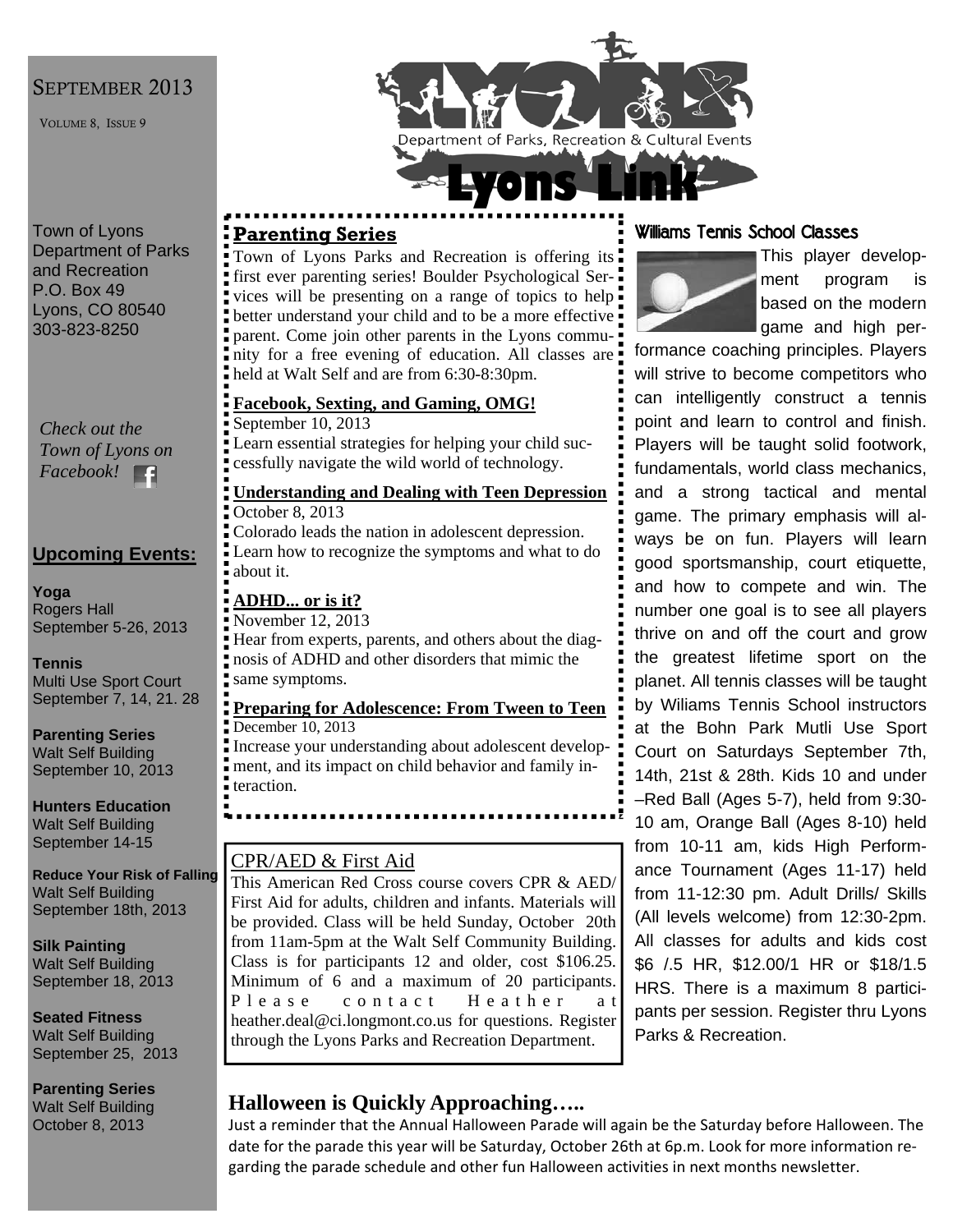# *Seated Fitness*

This class is designed to help maintain your cardiovascular health, strength, and flexibility while sitting. This class is for ages 50+ and is free. Classes will be held the last Wednesday of each month at the Walt Self Community Building. Next class will be held September 25 at 10:30am. There must be a minimum of 5 participants in order for this class to take place.

#### **All Levels Power Flow Yoga**

This class will focus on Vinyassa Flow Yoga with an emphasis on functional strength, core stability, flexibility and proper alignment. In class we will connect traditional yoga postures using breath. Adding elements of organic movement, we will move, flow and engage in new, fun and challenging ways. This class is for the beginner and experienced yoga participant. Classes held Thursdays, September 5– 26 from 7-8pm at Rogers Hall. This class is for adults 18 and older and is \$17 per class/ \$60 for all. There must be a minimum of 5/ maximum of 20. Please register online or stop by Town Hall during business hours.

#### Reduce your risk of falling!



Come join us Wednesday, September 18 from 12:30-2:30pm at the Walt Self Community Building during Fall Prevention Week to learn how you can get around more safely and with confidence. If you or anyone you know could benefit from some information

on fall prevention come join the conversation! We will discuss upcoming classes and will have onsite volunteers providing those interested with fall risk screenings.

#### Monthly Activities at the Walt Self Building

Please note that days and times have changed. For your convenience all activities will now be on Wednesdays.

# Active Adult Arts & Crafts

Come join our monthly arts and crafts class on the fourth Wednesday of every month from 12:30-2:30pm. This class is free to all seniors in Lyons ages 50 and up. On September 25th we will be creating fall themed craft.

# **Active Adult Game Day**

The first Wednesday of every month stop by for a game and conversation. This month we will meet on September 4th from 12:30-2:30pm.

#### **Denver Botanic Gardens Trip**

The Town of Lyons Parks & Recreation Department is offering a trip for seniors to get a guided trip of this year's special exhibition at the Botanic Gardens. The tour date has been rescheduled. Please contact Adriana Blacker for more information. The exposition features about 20 sculptures by Colorado artists. Participants will take an hour long guided private tour and then will have lunch at a choice of one of two cafés. Lunch prices range from \$5-\$10 or you can bring your own lunch and find a space around the gardens to enjoy. Everyone will have some time to explore the gardens on their own as well. Persons attending will be responsible for the cost of admission, which is \$14.00 per person as well as for any food and beverage costs. There is a minimum of 10 and a maximum of 17 participants. For more information or to sign up, please contact the department.

#### Silk Painting

You are invited to learn the basics of painting on silk using a variety of methods such as salt and resist. Silk painting has something for everyone from professional artist to those who have never painted; the technique is very simple. In this class, you will create a wearable scarf or a wall hanging. All supplies included. This class is for anyone 14 and older and will be held Wednesday, September 18 from 6-8pm. Minimum of 6 and a maximum of 10 participants. The fee is \$25 + \$10 Material fee and will be held at the Walt Self Community Building. The registration deadline September 11th.

#### **HUNTER EDUCATION COURSE**

The Town of Lyons Department of Parks, Recreation & Cultural Events is pleased to be hosting State of Colorado Division of Wildlife volunteers who will be teaching a hunter education course on September 14 & September 15th in the Walt Self Community Building. Classes will be on **Saturday September 14th 8am-5pm and Sunday September 15th 9am-3pm**. Please call 303-823- 8250 and leave a message with all names of those who will be attending and contact information to sign up for the course. A minimum of 15 participants are needed to ensure the class will be provided. A \$10 course fee will be collected the day the program begins.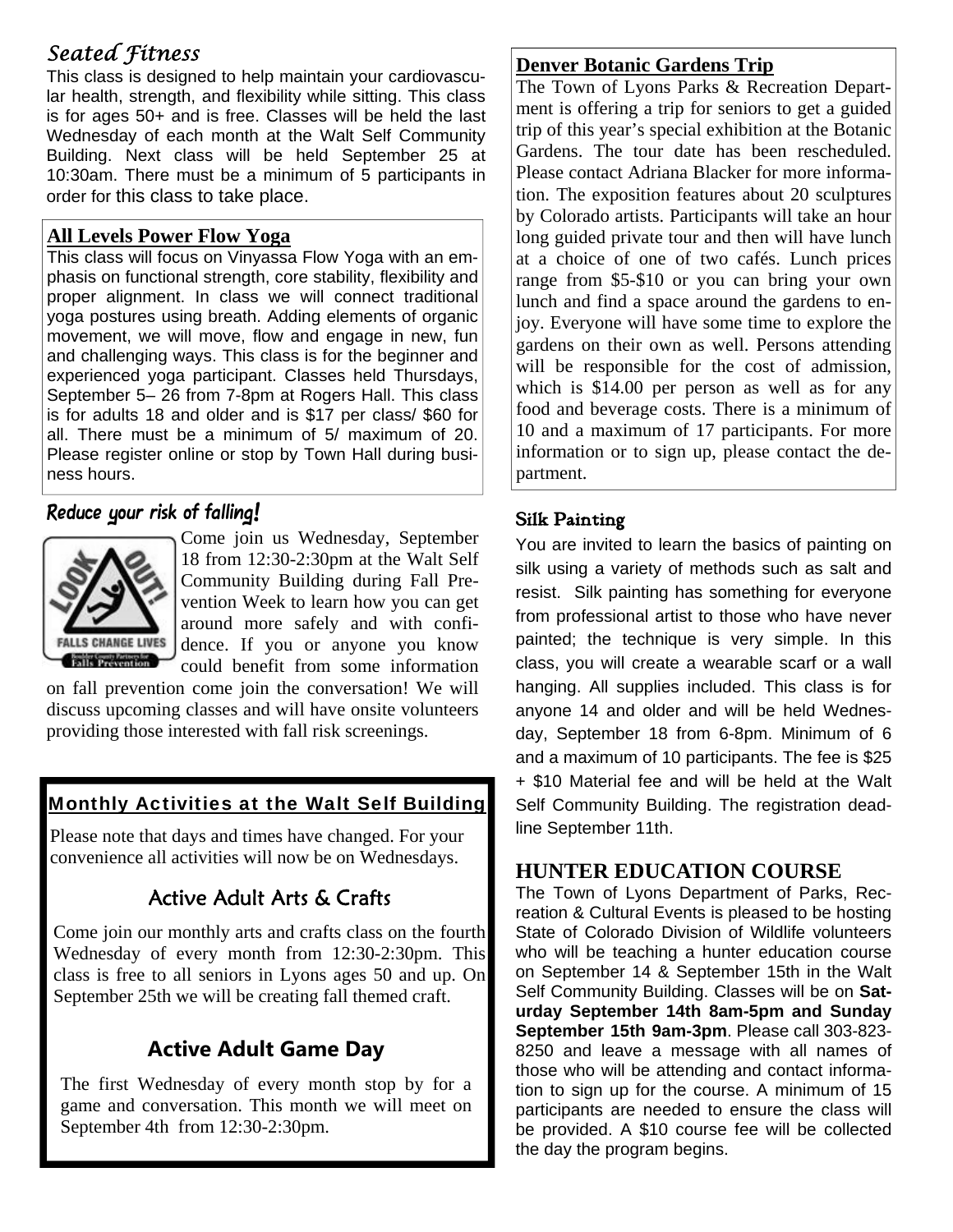#### Children's Pottery Class

Children are natural masters of pottery making. In this class students will learn pinching, coiling and sculpting techniques to make expressive functional and non-functional art work. This class is for ages 9 -14 and will be held at the Walt Self Building on October 21st-25th from 3-4pm. There is a \$50 fee and a \$5 material fee to participate in this class. Pieces will be painted with slips, under-glazes and fired to Cone 5. There must be a minimum of 8 and a maximum of 20 participants.

#### Adult Pottery Class

Learn a variety of pottery forming techniques to make functional pieces and sculpture. In this series of classes, students experience pinching, coil building, working with simple molds and slab building. Surfaces will be decorated using slips and under-glazes and will be finished with a clear glaze fired to Cone 5. This class is for 16 and older and will be held at the Walt Self Community Building October 21st-25th from 1-2:30pm. This class is \$60 + \$10 material fee. There must be a minimum of 8 and a maximum of 20 for the this class to be held.

#### Parenting Classes for Caregivers of Infants & Toddlers

This parenting class, a collaboration between the Boulder County Early Childhood Council and the Lyons Early Childhood Task Force, is oriented to parents and other caregivers of children 0 - 3 years old. The course will cover the key points in a child's early development, including brain, behavioral and social development and school readiness. Parenting challenges ranging from discipline, sleep, feeding, toilet training, sibling rivalry, mastering anger, and calming a fussy baby will be explored in-depth in this six week journey. Weekly classes will be held on Tuesdays from 6:00 - 7:30pm at the Lyons Community Church meeting room, from September 10-November 19th.

#### Jesters Dinner Theater

The Town of Lyons Parks & Recreation Department is offering a trip on Sunday, November 10th to go to a showing of The Sound of Music at Jesters Dinner Theater. Those attending will arrive at the Jesters for lunch at 12:30 and the show will follow the meal. Persons attending will be responsible for the cost of the ticket and lunch which is \$28. There is a minimum of 12 and a maximum of 17. For more information or to sign up, please contact the department.

#### Adult Cardio Sculpt Fitness

This class is designed to help maintain your cardiovascular health by combining high intensity cardiovascular routines with strength training. We welcome you to come and enjoy the benefits of working out in a group setting. Classes held Thursdays, August 22– September 19 from 6:30-7:30pm at the Walt Self Community Building. This class is for adults 18 and older and is \$10 per class/ \$50 for all. There must be a minimum of 8/ maximum of 20. Please register online or stop by Town Hall during business hours.

#### **Brain in a Bag Presentation**

We are fortunate to have Dean Brittenham join us to share his expertise on how to strengthen your brain and its ability. This free presentation will be held at the Walt Self Building on Wednesday, October 16th from 12:30-2:30pm. Dean shares his research and gives out tools and exercises for people of any age to continue to develop and grow their brains. Dean's enthusiasm makes his presentation not only exciting to hear about but fun to try as you develop new tools to improve your life! For more information visit www.braininabag.com

#### Denver Ballet

The Town of Lyons Parks & Recreation is excited to offer a wonderful opportunity for seniors to attend a showing of Giselle at the Denver Ballet. This trip is scheduled for Sunday, October 13th with a 12:30pm departure time. Giselle is described as a romantic classic which demonstrates how love can sometimes be more powerful than death. This particular showing is set to live music by the Colorado Ballet Orchestra. Come join us for a great day of theater, conversation and enjoyment. Transportation will be provided. Persons attending will be responsible for the cost of the ticket which is \$20, and any additional refreshments you would like. For more information or to sign up, please contact the Department. There must be a minimum of 10 and a Maximum 17.

#### **Intergenerational Arts and Crafts**

Lyons seniors and youth ages 4-10 years old are invited to take part in a arts and crafts day. This session is free and will be held on Wednesday, October 23 from 2:45-4pm at the Walt Self Community Building. Participants will get to engage with one another and enjoy making crafts together.